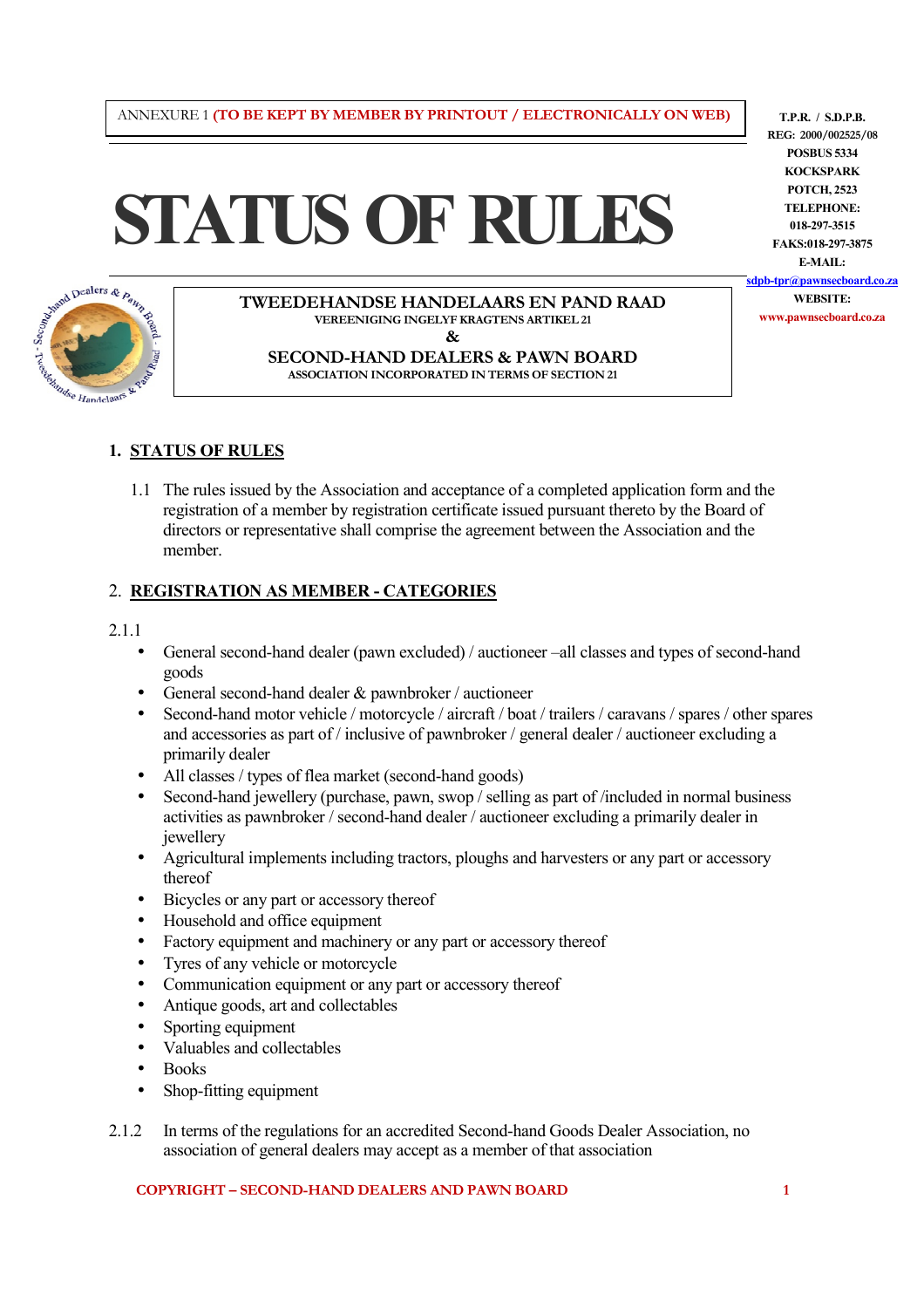- A dealer who deals primarily in vehicles or goods relating to vehicles with the exception of a pawnbroker who deals in vehicles as part of the 'general' in second-hand goods
- A recycler or other dealer who deals primarily in controlled metals
- A jeweller who deals exclusively in jewellery
- A scrap metal dealer who deals primarily in scrap metal
- 2.2 The member must be a dealer in the business of acquiring, trading, buying, selling, pawning, swopping, exchanging or storage of second-hand goods, specified in terms of the Act on Second-hand Goods, Act 23/ 1955 and Act 6 / 2009 from a commercial or business site approved by the local metropolitan/city council or other authorities who exercise control and have jurisdiction in the area where the business will be conducted from.
- 2.3 A member wishing to be registered with the Association, shall submit a written application and any other documents requested by the Association, together with a non refundable application fee, the registration fee and the annual certification fee and thereafter maintain membership by proof of payment of the annual membership fee (s)
- 2.4 The Association may, without derogating from the general power to impose conditions of registration, issue a provisional registration certificate for a determined period, or such an extension thereof, as the Association may in it's sole discretion determine, where the member is not in a position to meet the conditions and or requirements for registration at the time of application but where the Association has reason to believe that the member will meet and qualify in terms of conditions and rules of membership.
- 2.5 A member must submit a copy of the application or permit required or issued by the SA police service in terms of Section 4 of the Act on Second-hand Goods, Act 23/1955 or Act 6/2009, to trade in the class or category of second-hand goods specified in the permit and authorize the SA police service to take fingerprints in order to obtain any information with regard to criminal record, comprising of offences in respect of theft, fraud or any offence involving dishonesty or a conviction indicating propensity to violence or indicative violent debt collection practises, provided that the Association may within its discretion register a member where it is satisfied that the registration of such member will not militate against the objective of developing a clean industry.
- 2.5 a) A member, directors of a company, trustees or members in the case of a Closed Corporation and executive staff may not have any criminal records of which dishonesty was an element and or in respect of paragraph 2.4
	- b) An applicant who is insolvent and not rehabilitated cannot be registered as a member
- 2.6 a) A member shall submit a statement under oath / confirmation affidavit, verified by SAPS to comply with all the rules, acts by laws, regulations, requirements, and registration applicable to the category of his/her trade in terms of;
	- \* Consumer Protection Act<br>
	\* SA Peyenue Services
	- SA Revenue Services
	- National Credit Act
	- \* Regional Council Services (where applicable)
	- \* Labour Relations Act
	- \* Act on Second-hand Goods, Act 23/1955 and Act 6/2009
	- \* Act on Price Control
	- Criminal Procedure Act
	- \* Common law/ Law of Possession
	- \* Law of Lien (Pawn)
	- \* Act on cattle theft, (pawn of live stock)<br>Act on cattle burn marks (pawn of live
	- \* Act on cattle burn marks, (pawn of live stock)
	- Occupational and Safety Act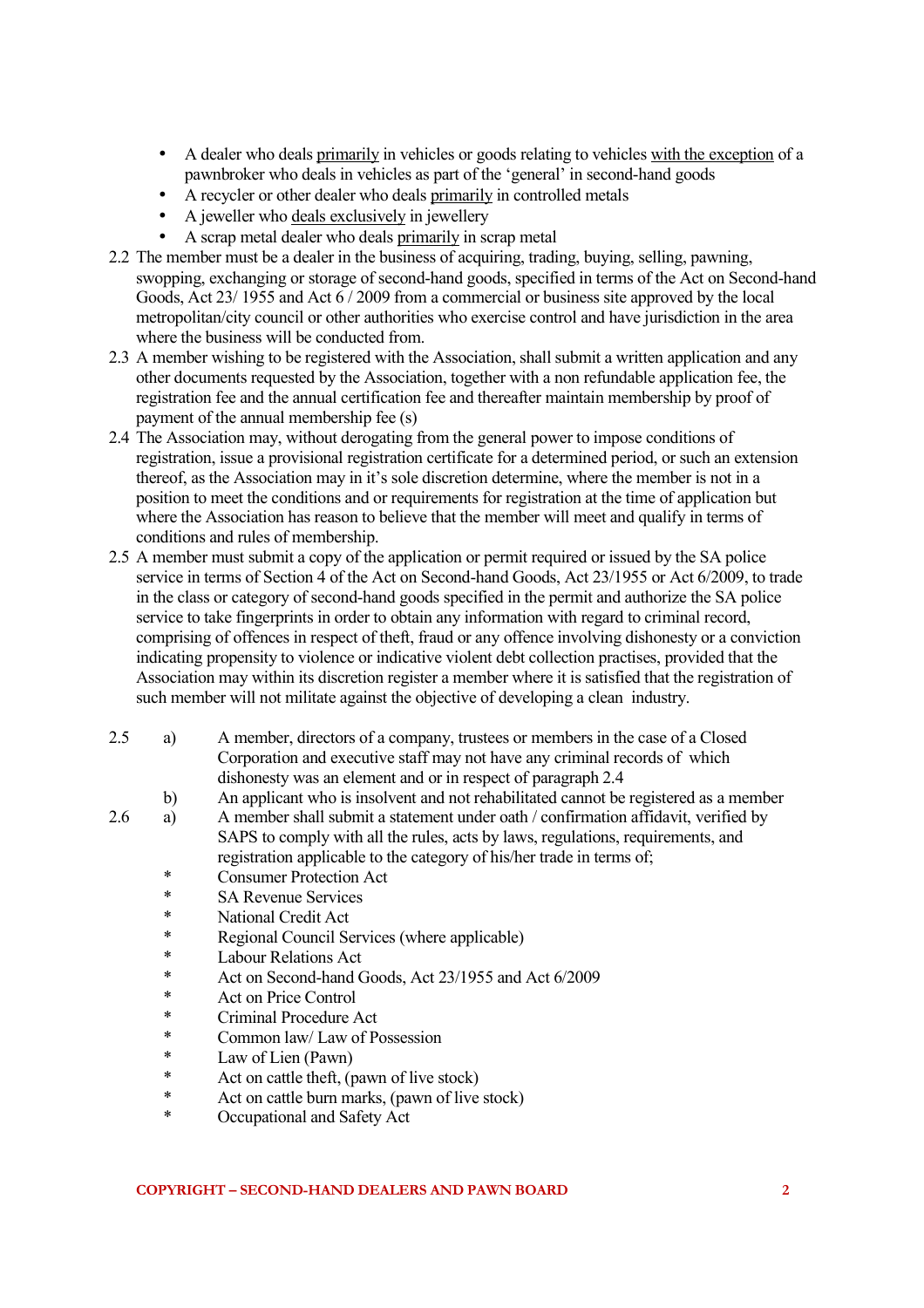and any other legislation applicable to the category or class of trade, in conducting business in the trade in or receiving or storage of second-hand goods as a business.

- b) A member shall be subject to the minimum rules, regulations and directives issued from time to time by the Association, irrespective of any activity which may affect a class or category of the trade.
- c) A member / dealer shall be subjected to on request and after consultation and confirmation by an Association representative towards participation with SAPS on local, provincial and national level regarding crime prevention projects / operations, which will not have an impact on the normal business activities of a dealer / member with the acknowledgement of each individual's Constitutional Rights.
- 2.7 The Association may cancel or reject an application on the ground of proven false information supplied by a member in the application for membership.
- 2.8 Membership will only be valid once **proof of full payment** of registration and annual certification fees is provided, payable to and as determinated by the Association from time to time in advance from date of registration.

## 3. **COPYRIGHTS**

- **3.1** A member shall not **divulge, sell, trade or transfer any information t**o any other person**, unauthorised institutions or bodies** relating to any aspect of the trade or process of which the member's rights might be infringed while being a fully paid up subscribed and registered member of the Board.
- 3.2 Such information includes copyrights with regard to methods, processes, **computer software, documentation**, membership lists, programmes, trade secrets, technical information, chemical formula, drawings, contracts, written agreements, registers or any other information to any person or parties which could be in competition with or damaging to the Association and or its members, or operations or which could benefit other parties to the detriment of the association and or its members.
- 3.3 Any member found to be in breach of this rule shall be deregistered with immediate effect, and be **subject to prosecution and civil claims**. These conditions shall apply during and after determination of membership.

## 4. **CONSUMER RELATIONS AND OTHER**

All members shall maintain proper business practice with regard to fair consumer relations and applicable laws, by-laws, regulations, and policies affecting consumers in the trade.

- At all times maintain good working relations with law enforcement agencies, within the framework of all constitutional rights of the members.
- At all times be honest and maintain proper consumer relations and respect the rights of consumers
- At no time force any agreements with or without the clients consent as a way of conducting business.
- All conditions, rights and obligations of both parties in written agreement, shall be explained before the conclusion of any business transaction
- Acknowledge the right of the client (consumer) to a open, honest, fair and legal business deal within all requirements, limitations, advantages and responsibilities of a legal business practice
- Conduct fair labour practices with regard to their employees and where applicable affirmative action and equal opportunities for employees must be upheld to ensure a climate whereby good labour relations and sound consumers (client) services can be assured by employees.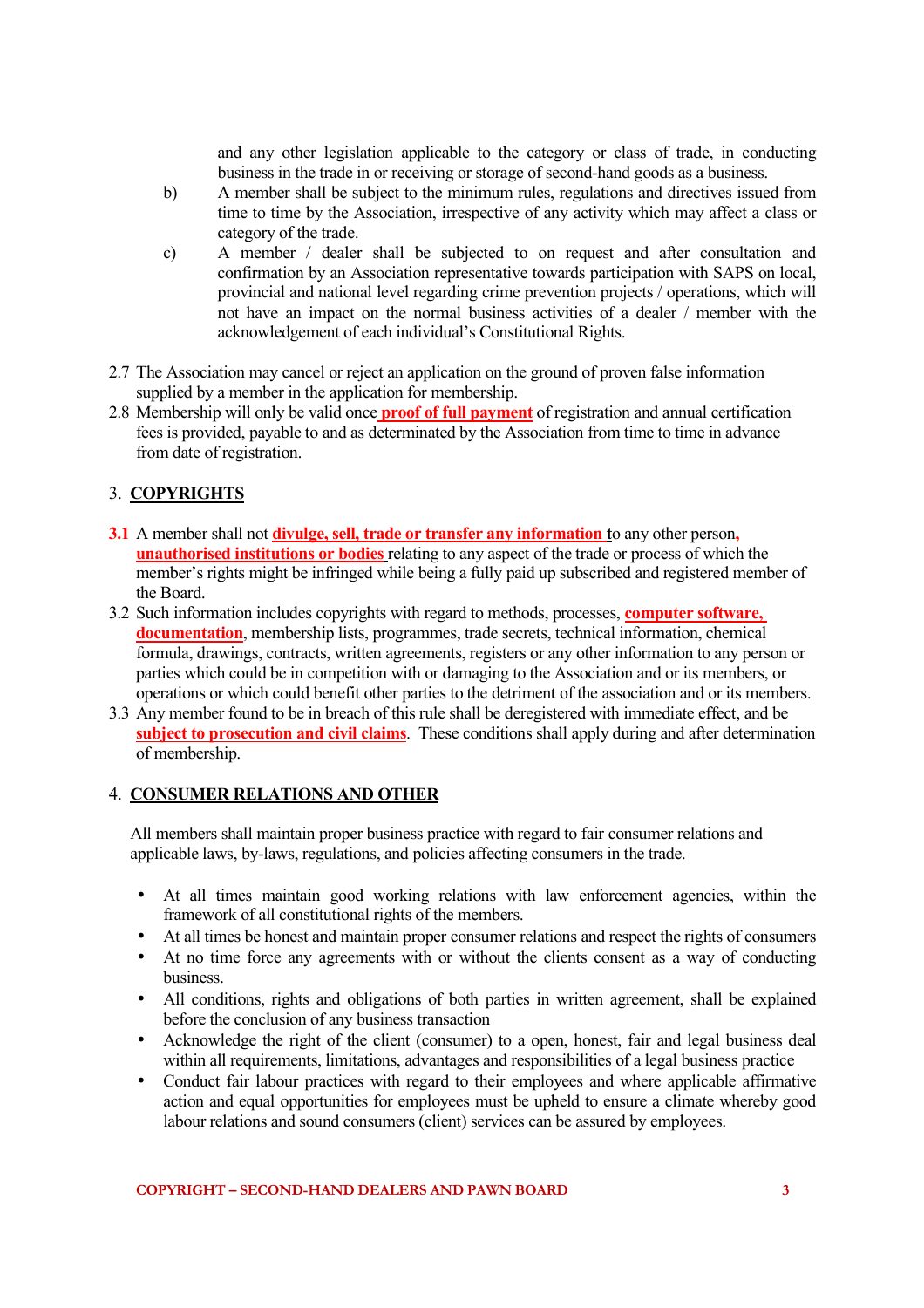• At all times promote the good image of the Association and participate in personal and or staff training programs

Programmes for members with regard to:

- Consumer Protection Act
- Act on second-hand goods: various categories
- Act on Price Control
- Consumer relations
- Good business practices
- Valuation and testing methods
- Criminal Procedure Act (Section 36 and 37)
- Law of Lien
- National Credit Act (pawn and credit agreements)
- Other courses on request (Training certificates issued for courses/seminars conducted by the Association)

# *5.* **CONFIDENTIALITY**

5.1 The registered member shall not disclose, without the express consent of a client, any confidential information obtained in the course of any business transaction except on request of a police officer in terms of the Criminal Procedure Act and the Second-hand Goods Act or any legislation applicable to the trade and or persons authorised to obtain information on request.

## 6. **DISCLOSURE**

- 6.1 The registered member shall provide his registration certificate number on all documents and written agreements
- 6.2 The registered member shall, at each of its business premises conducting business in respect of category of trade prominently display:
	- A copy of the member registration certificate issued by the Association and or regulatory institution
	- A copy of the certificate issued by the SA Police Services in terms of, section 4 of the Act on Second-hand Goods, Act 23/1955 or Act 6/2009.
	- The registered member shall use standard written agreements and systems, as prescribed and approved by the Association containing all the terms and conditions of the business transaction and clearly reflecting the rights and obligations of the client and the registered member.
- 6.3 The registered member shall, before the conclusion of a business transaction, explain the essential terms of any agreement to a pawn client / seller / buyer so as to ensure that the meaning and consequences of the transaction to are understood

## 7. **TRADE (SECONDHAND GOODS)**

7.1Receipt of goods; a member shall record all transactions of goods pawned / acquired, irrespective whether exempted or not and *"Goods, means all articles as stipulated in the Government Gazette by the minister in terms of the Act on Second-hand Goods, Act 23/1955 & Act 6/2009 as amended and also includes livestock pawned as security - in registers, systems, prescribed / approved / accredited by the Association.*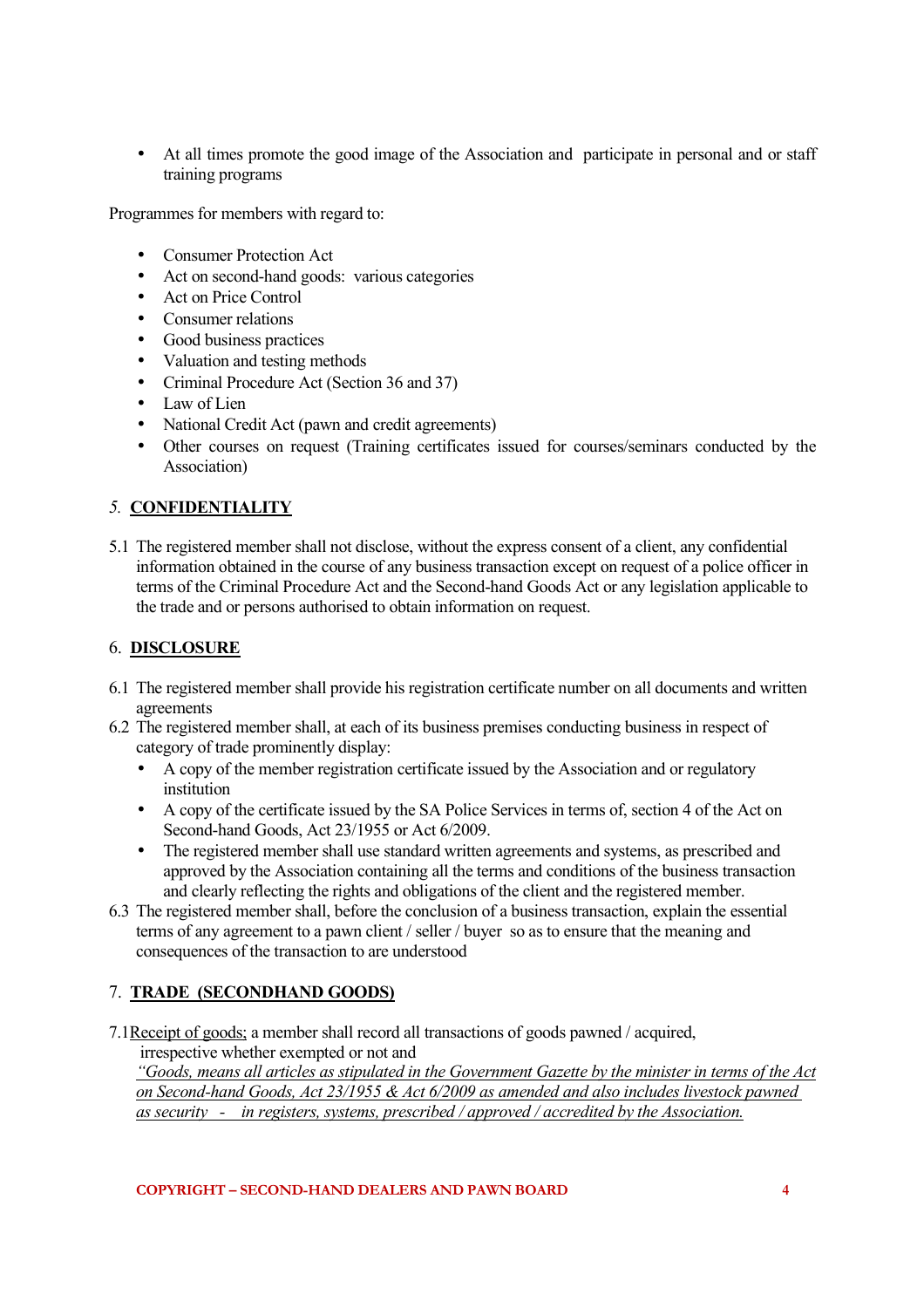- 7.2 All goods taken in or received in terms of the act described in paragraph 2.1 of the rules must be kept stored on the approved premises and address stated in the certificate in terms of section 3 and 4 of Act 23/1955 and or Act 6/2009 when implemented.
- 7.3 Separate storage facilities for the proper safe keeping of all goods received, apart from the normal trade stock must be provided for with regard to all goods **not exempted** from and in terms of the Act on Second-hand Goods 23/1955 and or Act 6/2009 for a period of not less than 7 days after receipt thereof. Any goods stored, pawned or received by member for safe keeping, must be kept in such manner that would comply with the rights and the interest of the clients in terms of the common law (example: lockup facilities, safes, strong rooms etc. where applicable)
- 7.4 Any goods or livestock received by a member in terms of pawn for storage and safe keeping must be kept in the same order or condition as received with respect to maintenance, feeding and or other services needed for the protection and safe keeping of such goods / livestock. The member must comply with the obligation to services tendered or supplied
- 7.5 The receipt of live stock (example: cattle, sheep, goats, game etc.) as security for pawn and the transport and keeping thereof, must also comply with the Act on Cattle Theft, Act 57/1959 and the Act on Cattle burn marks, act 87/1962, or any amendments of this Act with regard to the proper safekeeping, transport, feeding and maintenance of all animals, birds etc.
- 7.6 Proper records and documentation of all business transactions must be kept at all times in terms of all applicable acts/ by laws and regulations.
- 7.7 Irrespective of any exempted goods, keep records of all acquired second-hand goods
- 7.8 In the case of goods / articles which cannot be stored / kept within the normal building where business is conducted, such goods / articles must be kept / stored at a secured place with fencing.

## 8. **CANCELLATION / DE-REGISTRATION OF MEMBERSHIP**

#### **Members shall be subject to cancellation / de-registration in the following instances:**

- 8.1 Membership expires each year on the  $30<sup>th</sup>$  of June and is subject to renewal by advance payment of the annual prescribed membership fee as determined by the Association from time to time. Failure to pay and/or submit the proof of payment timorously for the annual membership fee will result in cancellation of membership.
- 8.2 A re-registration fee will be payable for renewal of membership after the expiry date.
- 8.3 The cancellation / withdrawal of an SAPS certificate in terms of Act 23/1955 and or Act 6/2009 by SAPS
- 8.4 Membership can be cancelled:
- 8.5 In the event of the breach of any conditions, rules, statutes of the Association
- 8.5.1 As a result of insolvency
- 8.5.2 As a result of a conviction in a criminal offence in which dishonesty is an element and or any conviction in a criminal case without the option of a fine and leading to imprisonment
- 8.5.3 When change in ownership occurs without notification<br>8.5.4 When any gross negligence or intentional action of a m
- When any gross negligence or intentional action of a member / dealer, executive staff, irrespective of whether by word, behaviour, actions in which the good name, status and image of the Association, its management or other members or interest groups in the trade, could be or have been affected and or damaged.
- 8.5.5 As a result of the breaching or contravention of any form of the copyrights, disclosure of privileged information and/or activities of the Association including but not limited to the nature, origin of written material, computer readable programs, recording systems, sound recordings, consultation, internal documentation, ideas, concepts, intellectual knowledge, techniques, trade names, and trademarks of the Association